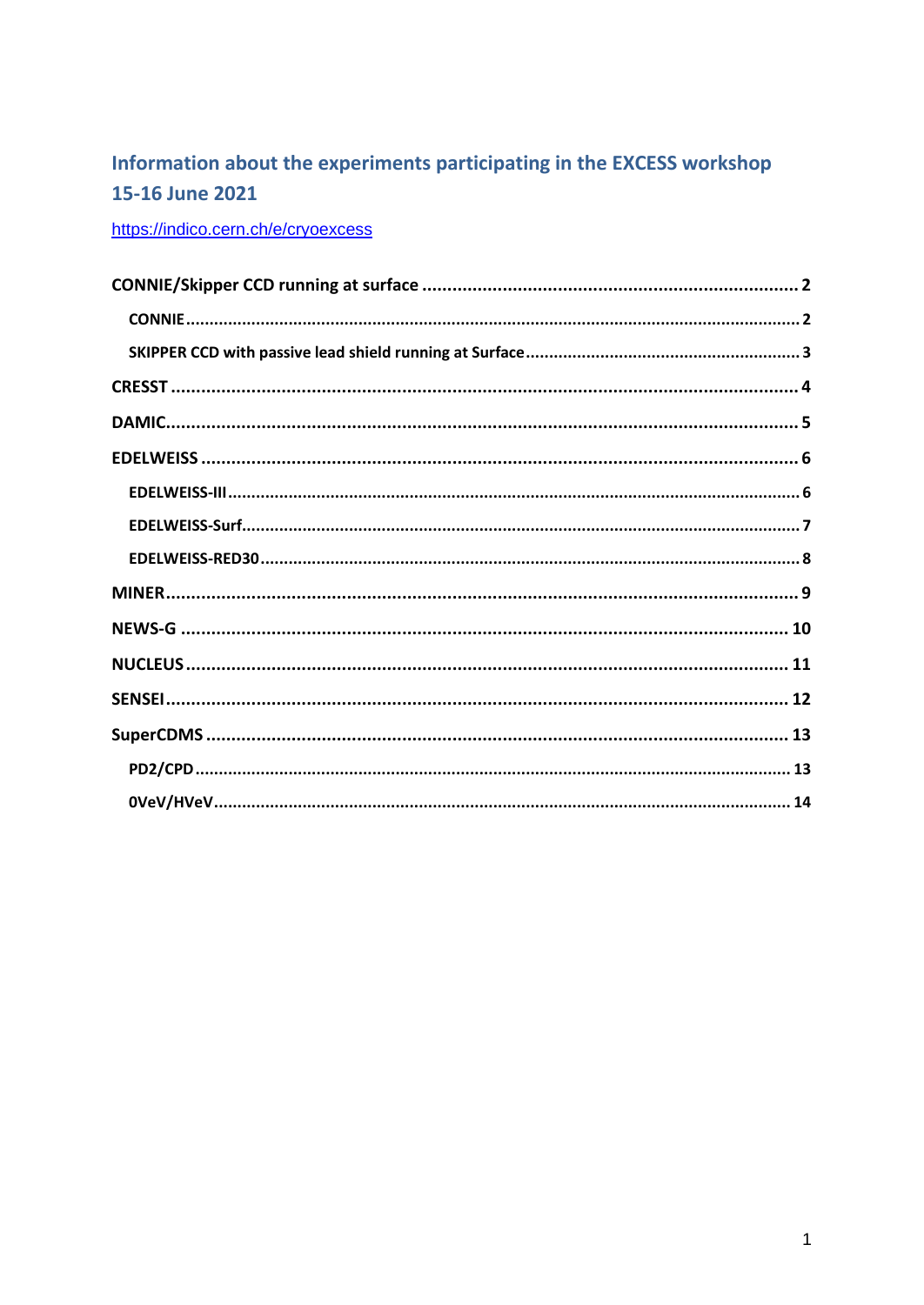# <span id="page-1-0"></span>CONNIE/Skipper CCD running at surface

<span id="page-1-1"></span>(provided by Guillermo Fernandez Moroni)

### CONNIE

● **Experiment name: CONNIE (Coherent Neutrino-Nucleus interaction experiment)**

### **Detector basics**

- Detector concept: Silicon semiconductor ionization detector
- Sensor used: Scientific Charge Coupled Device
- Operating temperature: below 100K
- Location (under/above ground): above ground
- Veto systems/shielding: only passive shield. 60 cm of polyethylene around the sensor. 15 cm of lead around the sensor.
- Calibration source: natural fluorescence X-rays peaks from surrounding materials.

### **Target**

- Target material: Silicon
- Target mass: approximately 50 grams
- Target dimensions:8 CCDs each 6 cm x 6 cm x 675 um
- Surroundings (e.g surrounding materials):Silicon, Copper, Kapton, glue, vacuum
- Holdings scheme: CCD is glued to a Silicon (inactive) mechanical substrate. Kapton cable provides the signal path for each sensor glued. Each CCD is attached to a Copper tray. The Copper trays are stacked in a Copper Box.

- Energy baseline resolution: around 1.8e- of readout noise per pixel.
- Analysis threshold: 50 eVee
- Measured energy range: 0.05 to 9 keVee.
- References to publications, arXiv pages, or theses where the described measurements are presented (if applicable): publication with the presented measurements and data analysis is coming soon. Detector, shield construction and conceptual processing of the data are detailed in previous publication[s arXiv:1906.02200.](https://arxiv.org/abs/1906.02200)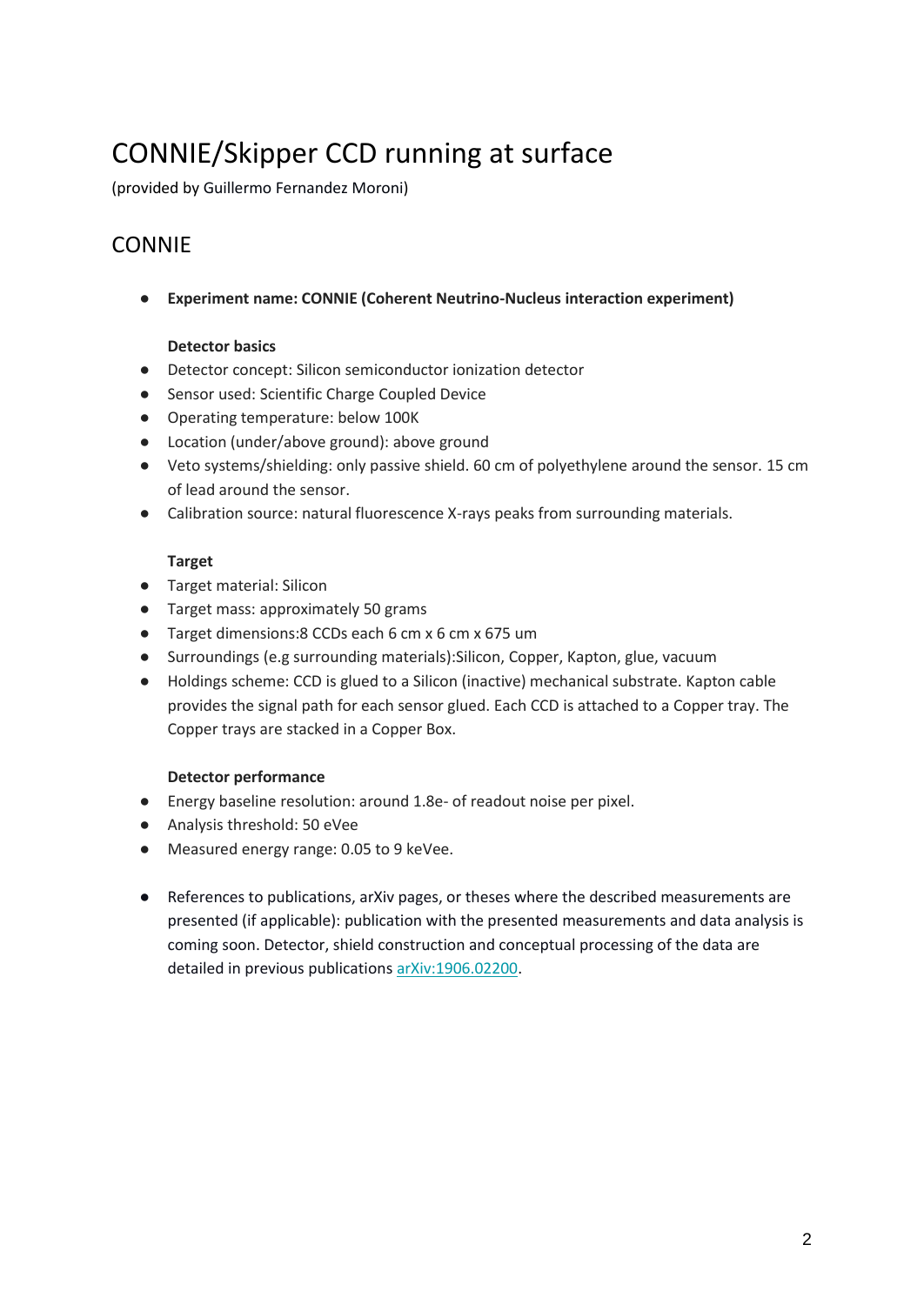### <span id="page-2-0"></span>SKIPPER CCD with passive lead shield running at Surface

● **Experiment name:** Skipper CCD with passive lead shield running at Surface

### **Detector basics**

- Detector concept: Silicon with single-electron charge resolution
- Sensor used: Skipper Charge Coupled Device (Skipper CCD)
- Operating temperature: 140K
- Location (under/above ground): above ground
- Veto systems/shielding: 2 inches passive lead shield surrounding the sensor.
- Calibration source: Absolute calibration using charge discretization measurements on the same output data

### **Target**

- Target material: Silicon
- Target mass:0.675 grams from two quadrants (hot columns rejected).
- Target dimensions: approximately 4.8 cm x 0.75 cm x 675 um.
- Surroundings (e.g surrounding materials):Silicon, Copper, vacuum.
- Holdings scheme: Package: silicon mechanical substrate glued to the sensor, kapton cable for electrical lines; copper tray holds the sensor package and provides thermal conductivity

- Energy baseline resolution: 0.17e- per pixel from readout noise
- Analysis threshold:5 electrons (inclusive) of ionizing energy
- Measured energy range: 5 to 2000 electrons
- References to publications, arXiv pages, or theses where the described measurements are presented (if applicable): It will be available on arXiv during the week of the workshop.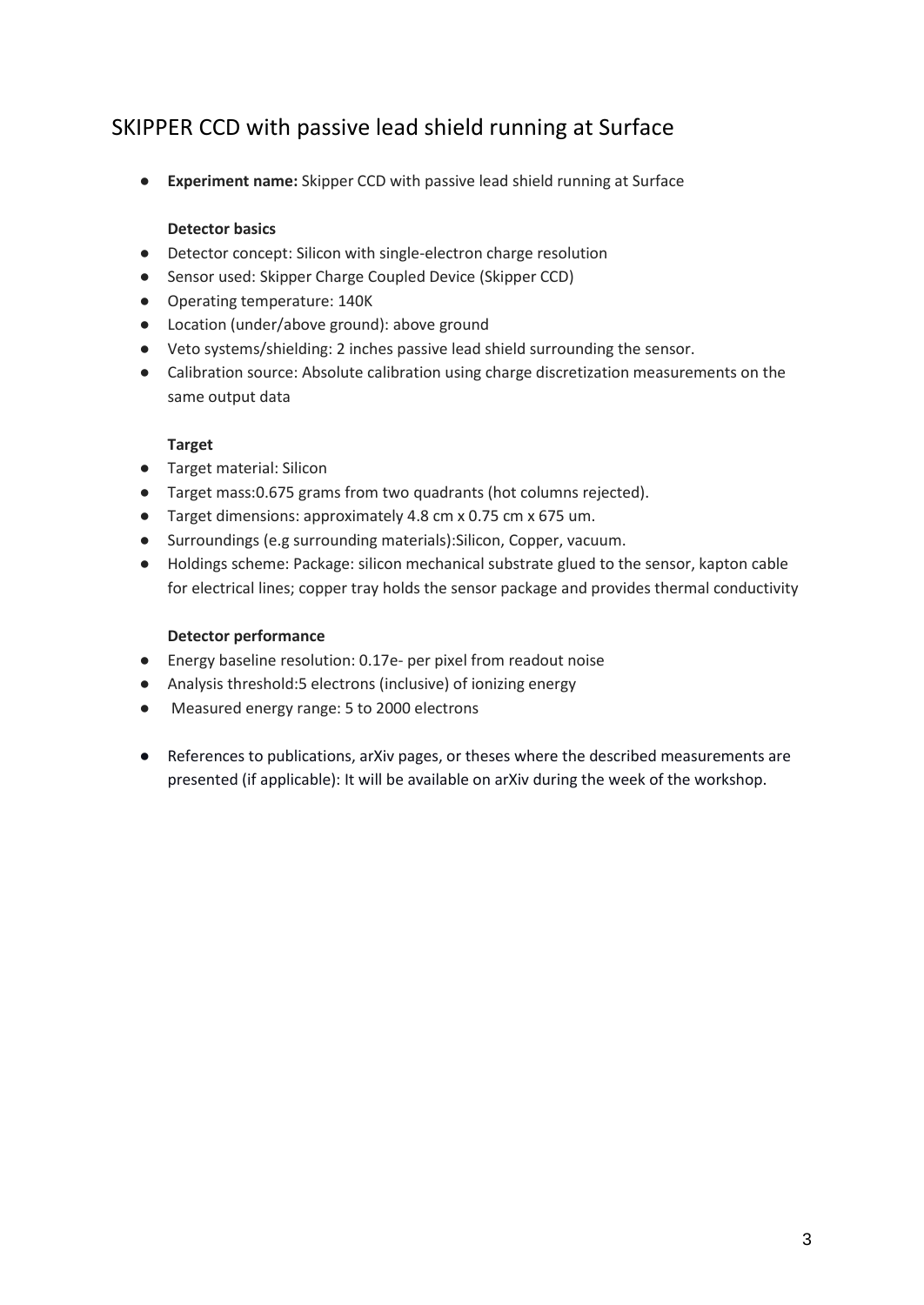# <span id="page-3-0"></span>**CRESST**

(provided by Christian Strandhagen)

● **Experiment name: CRESST-III**

### **Detector basics**

- Detector concept: cryogenic particle detector
- Sensor used: tungsten TES (directly evaporated on CaWO4 crystal)
- Operating temperature:  $\sim$  15 mK
- Location (under/above ground): LNGS (undeground 3600 m.w.e.)
- Veto systems/shielding:
	- muon veto (plastic scintillator panels, 98.7% geometric coverage)
	- layered shielding: polyethylene, lead and copper
- Calibration source:
	- o <sup>57</sup>Co source located outside the shielding providing 122 keV gamma rays
	- 63.2 keV tungsten escape peak used for primary calibration
	- 11.27 keV peak from cosmogenically activated tungsten used for fine-adjustment

### **Target**

- Target material: CaWO<sub>4</sub>
- Target mass: 23.6 g
- Target dimensions:  $(20 \times 20 \times 10)$  mm<sup>3</sup>
- Surroundings (e.g surrounding materials):
	- Silicon-on-Sapphire light detector (20 x 20 x 0.4) mm<sup>3</sup>
	- copper housing
	- scintillating reflective foil (Vikuiti from 3M)
- Holdings scheme: 3 CaWO<sup>4</sup> sticks (diameter 2.5 mm, rounded tip)

- Energy baseline resolution: 4.6 eV (1 sigma)
- Analysis threshold: 30.1 eV
- Measured energy range: 30.1 eV 16 keV (published)
- References to publications, arXiv pages, or theses where the described measurements are presented (if applicable):
	- <https://arxiv.org/abs/1904.00498>
	- <https://journals.aps.org/prd/abstract/10.1103/PhysRevD.100.102002>
	- <https://arxiv.org/abs/1905.07335> (data release)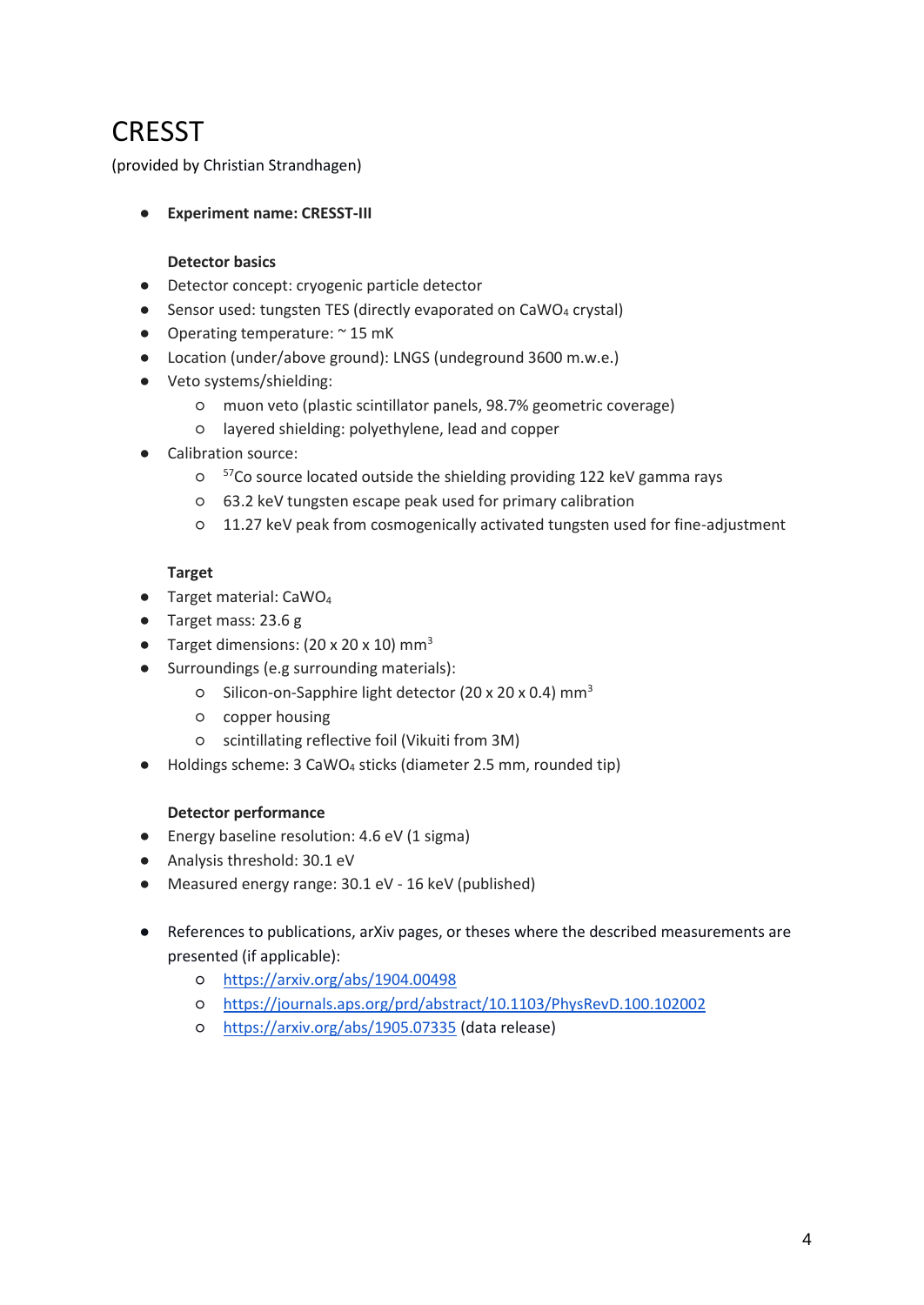# <span id="page-4-0"></span>DAMIC

(provided by Alvaro Chavarria)

● **Experiment name: DAMIC at SNOLAB**

### **Detector basics**

- Detector concept: silicon semiconductor ionization detector
- Sensor used: charge-coupled devices (CCDs)
- Operating temperature: 140 K
- Location (under/above ground): 6000 m water-equivalent depth
- Veto systems/shielding: 20 cm of lead (innermost 5 cm ancient) and 40 cm of polyethylene. No veto.
- Calibration source: Calibrated with muon and Co-60 source on the surface. LED calibration in-situ.

### **Target**

- Target material: silicon
- Target mass: 40 g
- Target dimensions: 7 CCDs each 62 mm x 62 mm x 0.68 mm
- Surroundings (e.g surrounding materials): copper box
- Holdings scheme: silicon + flex cable package in copper holder

### **Detector performance**

- $\bullet$  Pixel white noise: 1.6 e- = 6 eVee
- Leakage current / dark counts: <0.5 e- per pixel
- WIMP search range: 50 eVee 6 keVee
- Maximum pixel value: 14 keVee
- References to publications, arXiv pages, or theses where the described measurements are presented (if applicable):

Phys. Rev. Lett. 125, 241803 (2020): <https://journals.aps.org/prl/abstract/10.1103/PhysRevLett.125.241803> <https://arxiv.org/abs/2007.15622>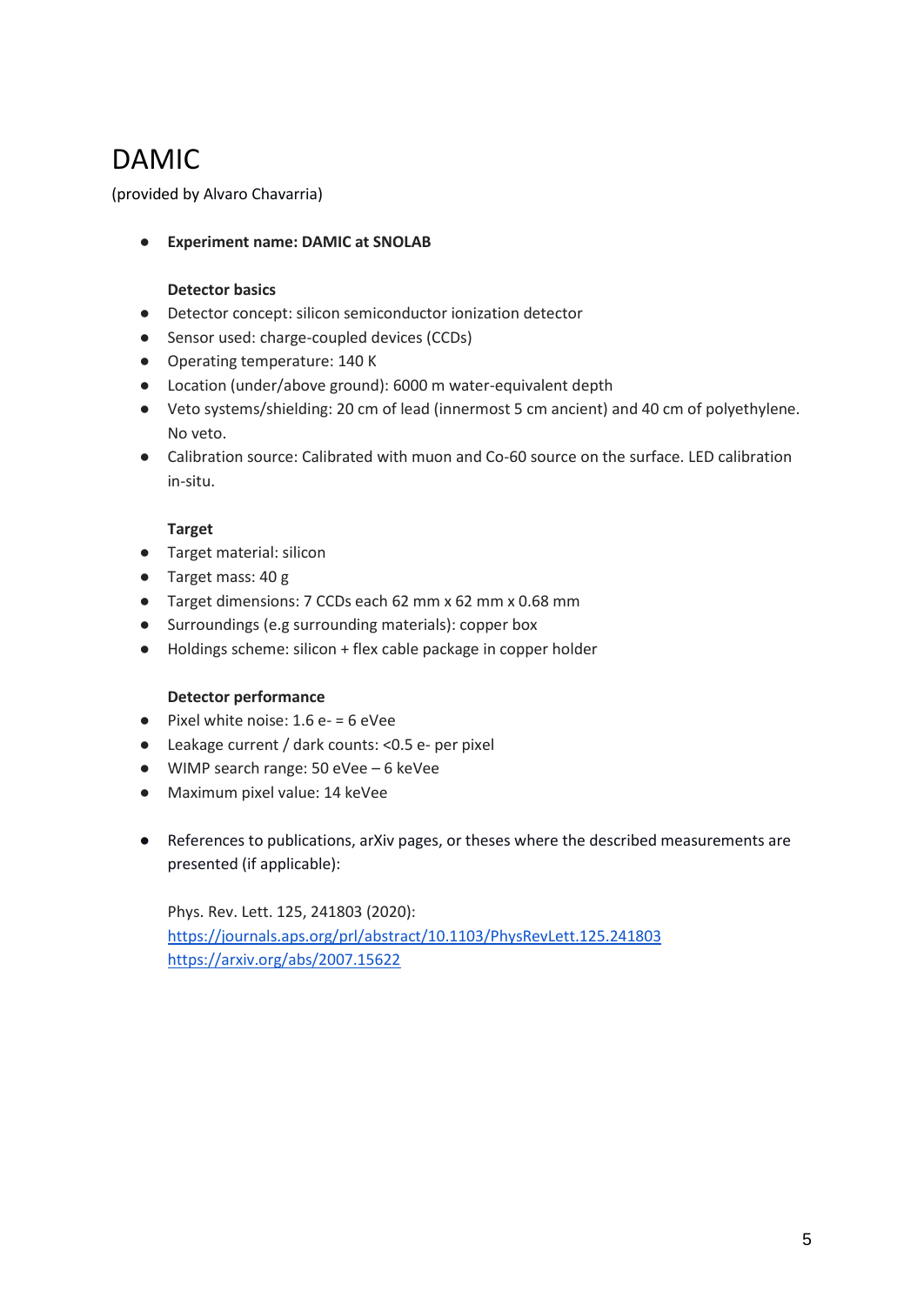## <span id="page-5-0"></span>**EDELWEISS**

<span id="page-5-1"></span>(provided by Jules Gascon)

### EDELWEISS-III

● **Experiment name: EDELWEISS-III**

### **Detector basics**

- Detector concept: cryogenic Ge thermal phonon + ionisation
- Sensor used: Phonon: Two Ge-NTD heat sensors (4x4x0.45 mm) glued on detector; Ionisation: Al interleaved electrodes.
- Operating temperature: 18 mK
- Location : Underground (LSM)
- Veto systems/shielding: 15 cm Pb, 60 cm polyethylene, muon veto
- Calibration source: peaks from 68Ge cosmic activation and 71Ge neutron activation (1.3 keV and 10.37 keV uniformly distributed in volume), 133Ba external source (356 keV)

### **Target**

- Target material: Ge
- Target mass: 860 g
- Target dimensions: Cylindric; height= 40mm diameter = 70 mm
- Surroundings (e.g surrounding materials): Cu housing covering 4pi
- Holdings scheme: 3 Teflon clamps on each side

- Energy baseline resolution: 500 1500 eV (150-500 eVee for ER, using 8V bias)
- Analysis threshold: 0.8 keVee
- Measured energy range: 0.8 keVee to 3 MeVee
- References to publications, arXiv pages, or theses where the described measurements are presented (if applicable):
	- Detector performance: [https://arxiv.org/abs/1706.01070,](https://arxiv.org/abs/1706.01070)
	- Electron recoil spectrum[: https://arxiv.org/abs/1808.02340,](https://arxiv.org/abs/1808.02340)
	- Low-energy background model:<https://arxiv.org/abs/1607.03367> and [https://arxiv.org/abs/1707.04308,](https://arxiv.org/abs/1707.04308)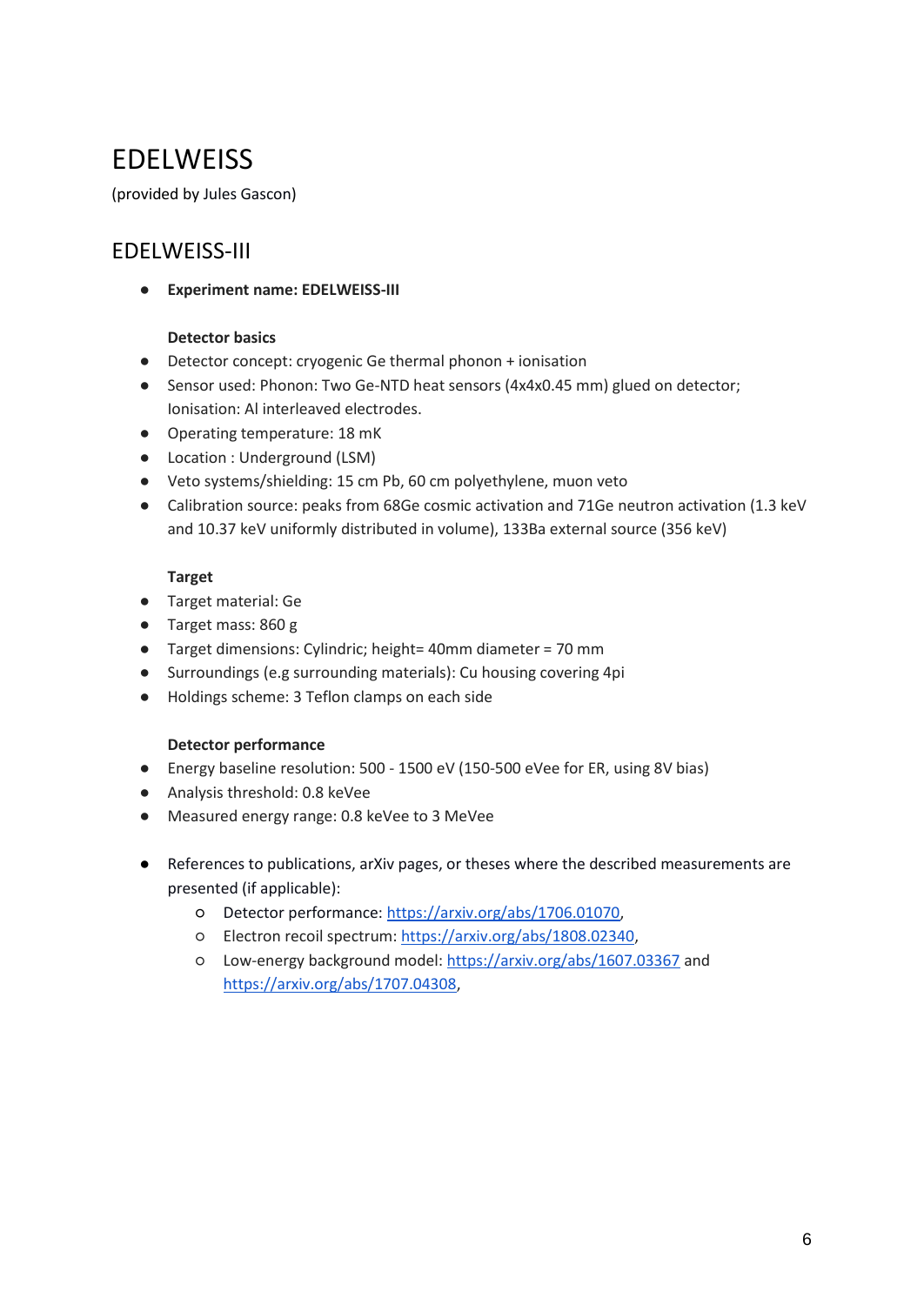### <span id="page-6-0"></span>EDELWEISS-Surf

● **Experiment name: EDELWEISS-Surf**

### **Detector basics**

- Detector concept: cryogenic Ge with thermal phonon sensor
- Sensor used: Phonon: One Ge-NTD heat sensor (2x2x0.5mm<sup>3</sup>) glued on Ge.
- Operating temperature: 17 mK
- Location : Above ground (IP2I Lyon)
- Veto systems/shielding: 10 cm Pb, with 50° opening above the detector
- Calibration source: <sup>55</sup>Fe source (5.9 and 6.5 keV)

### **Target**

- Target material: Ge
- Target mass: 33.4 g
- Target dimensions: Cylindric; height = 20mm diameter = 20 mm
- Surroundings (e.g surrounding materials): Cu housing covering 4pi
- Holdings scheme: 3 Teflon clamps on each side

- Energy baseline resolution: 17.7 eV
- Analysis threshold: 60 eV
- Measured energy range: 60 eV 10 keV
- References to publications, arXiv pages, or theses where the described measurements are presented (if applicable):
	- Detector performance and DM search: [https://arxiv.org/abs/1901.03588,](https://arxiv.org/abs/1901.03588)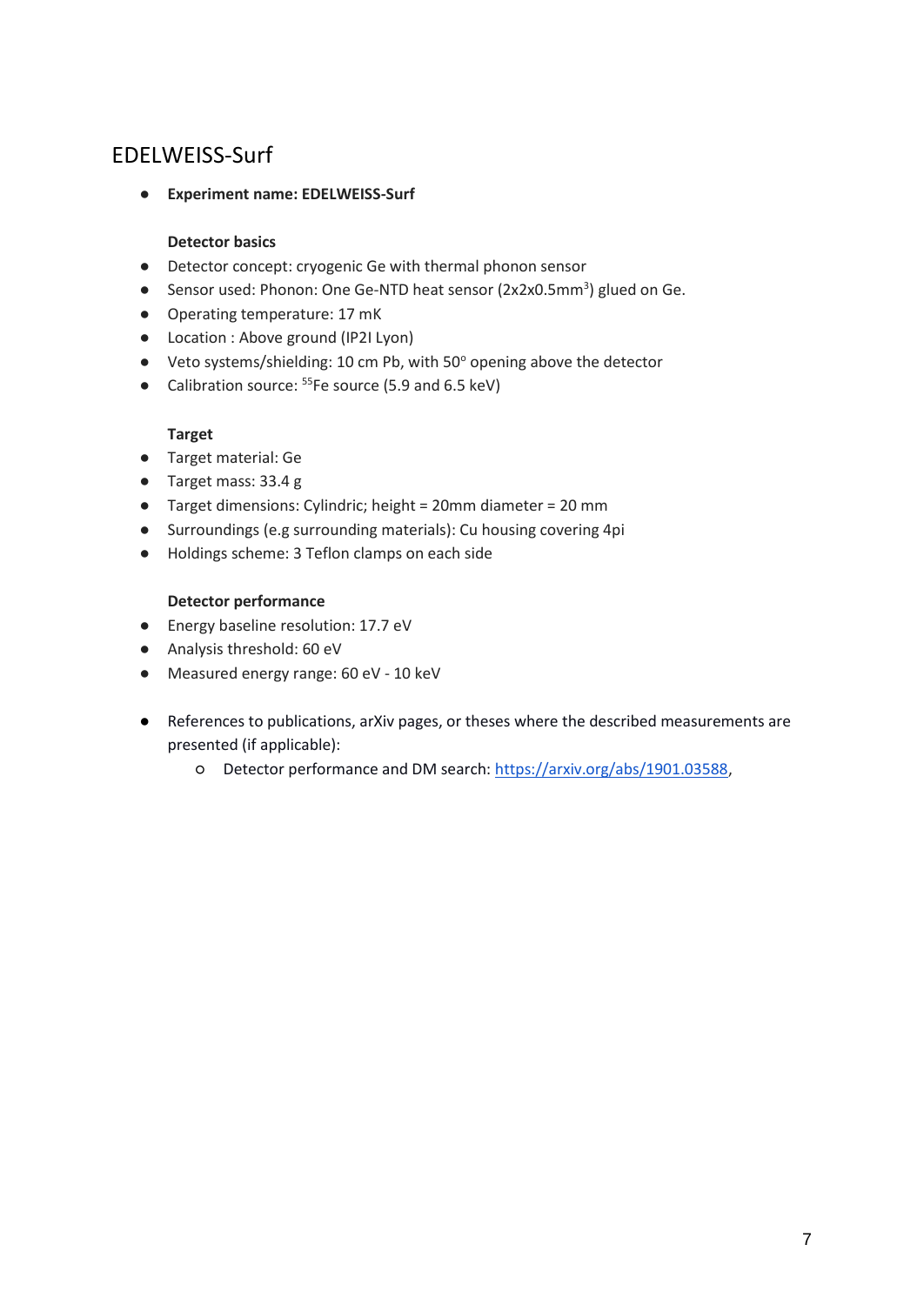### <span id="page-7-0"></span>EDELWEISS-RED30

● **Experiment name: EDELWEISS-RED30**

### **Detector basics**

- Detector concept: cryogenic Ge with thermal phonon sensor (with NTL amplification)
- Sensor used: Phonon: One Ge-NTD heat sensor (2x2x0.45mm<sup>3</sup>) glued on Ge. Ionisation: Aluminum electrodes (= lithographed Al grid (500 mm pitch, 4% coverage to reduce phonon trapping)
- Operating temperature: 20.7 mK
- Location : Underground (LSM)
- Veto systems/shielding: 15 cm Pb, 60 cm polyethylene
- Calibration source: peaks from 71Ge neutron activation (160 eV, 1.3 keV and 10.37 keV uniformly distributed in volume)

### **Target**

- Target material: Ge
- Target mass: 33.4 g
- Target dimensions: Cylindric; height = 20mm diameter = 20 mm
- Surroundings (e.g surrounding materials): Cu housing covering 4pi
- Holdings scheme: 3 Teflon clamps on bottom side, 3 Cu clamp + sapphire ball on top side

- Energy baseline resolution: 42.7 eV phonon (1.58 eVee with 78V bias)
- Analysis threshold: 6 eV
- Measured energy range: 2 eV 30 eV (published)
- References to publications, arXiv pages, or theses where the described measurements are presented (if applicable):
	- Detector performance and DM search: [https://arxiv.org/abs/2003.01046,](https://arxiv.org/abs/2003.01046)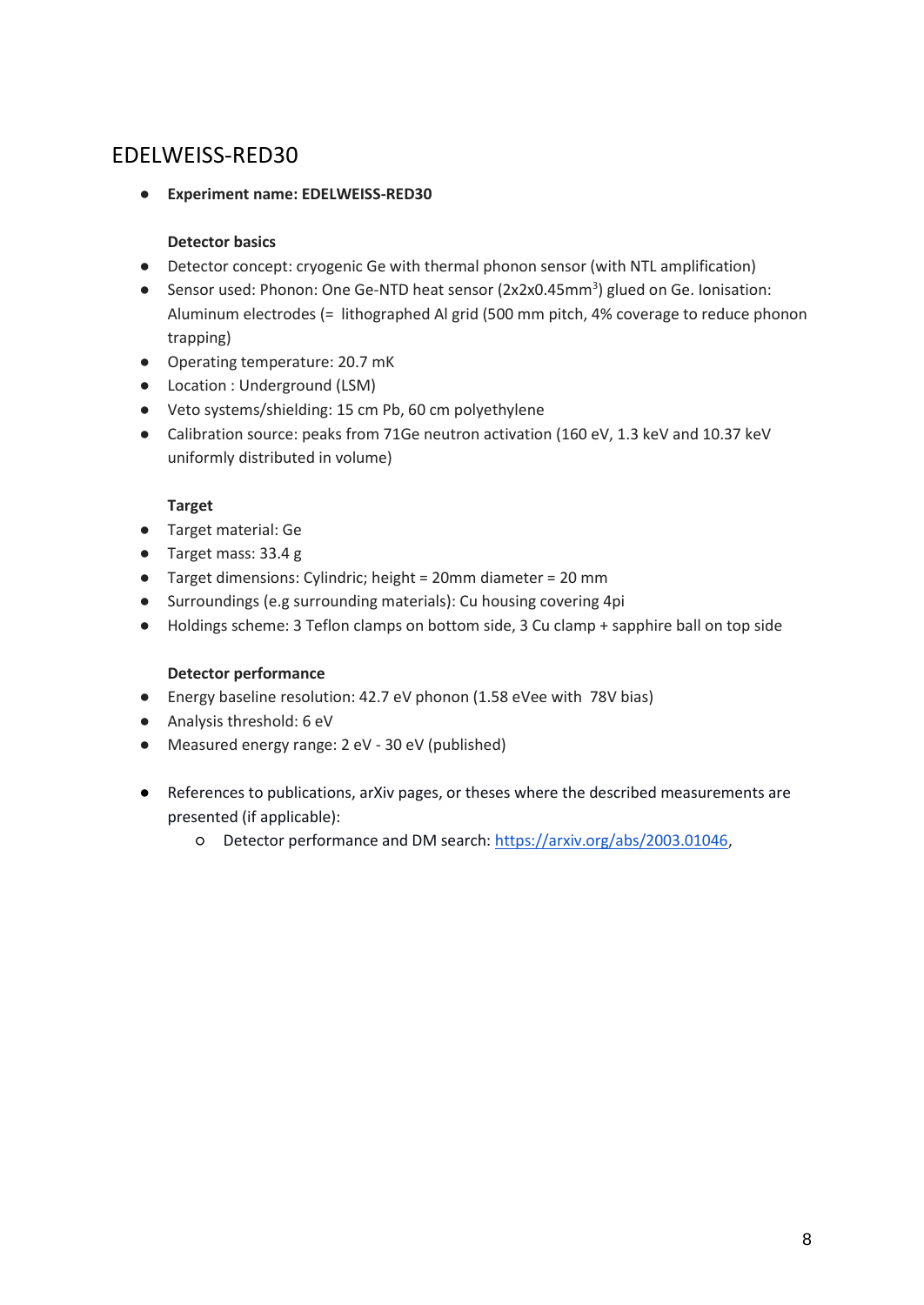## <span id="page-8-0"></span>MINER

(provided by Rupak Mahapatra)

● **Experiment name: Mitchell Institute Neutrino Experiment at Reactor (MINER)**

### **Detector basics**

- Detector concept: Cryogenic athermal phonon detection
- Sensor used: Transition Edge Sensors (TES) with aluminum fins and tungsten TES
- Operating temperature: base temperature 7 mK, Tc from ~30 mK to 90 mK
- Location (under/above ground): above ground
- Veto systems/shielding: Inner active veto (Ge detector with TES)
- Calibration source: internal (55Fe, 241Am) and external (57Co)

### **Target**

- Target material: germanium, silicon, sapphire
- Target mass: Various target masses, ranging from 100-700 gm (3" diameter)
- Target dimensions: 3"x4mm to 3"x1"
- Surroundings (e.g surrounding materials): copper, circlex
- Holdings scheme:Standard SuperCDMS style mounting

- Energy baseline resolution: ~15 eV recoil energy (0V)
- Analysis threshold: ~50 eV recoil energy
- Measured energy range: ranges from threshold to 100s of keV, depending on the detector type
- References to publications, arXiv pages, or theses where the described measurements are presented (if applicable):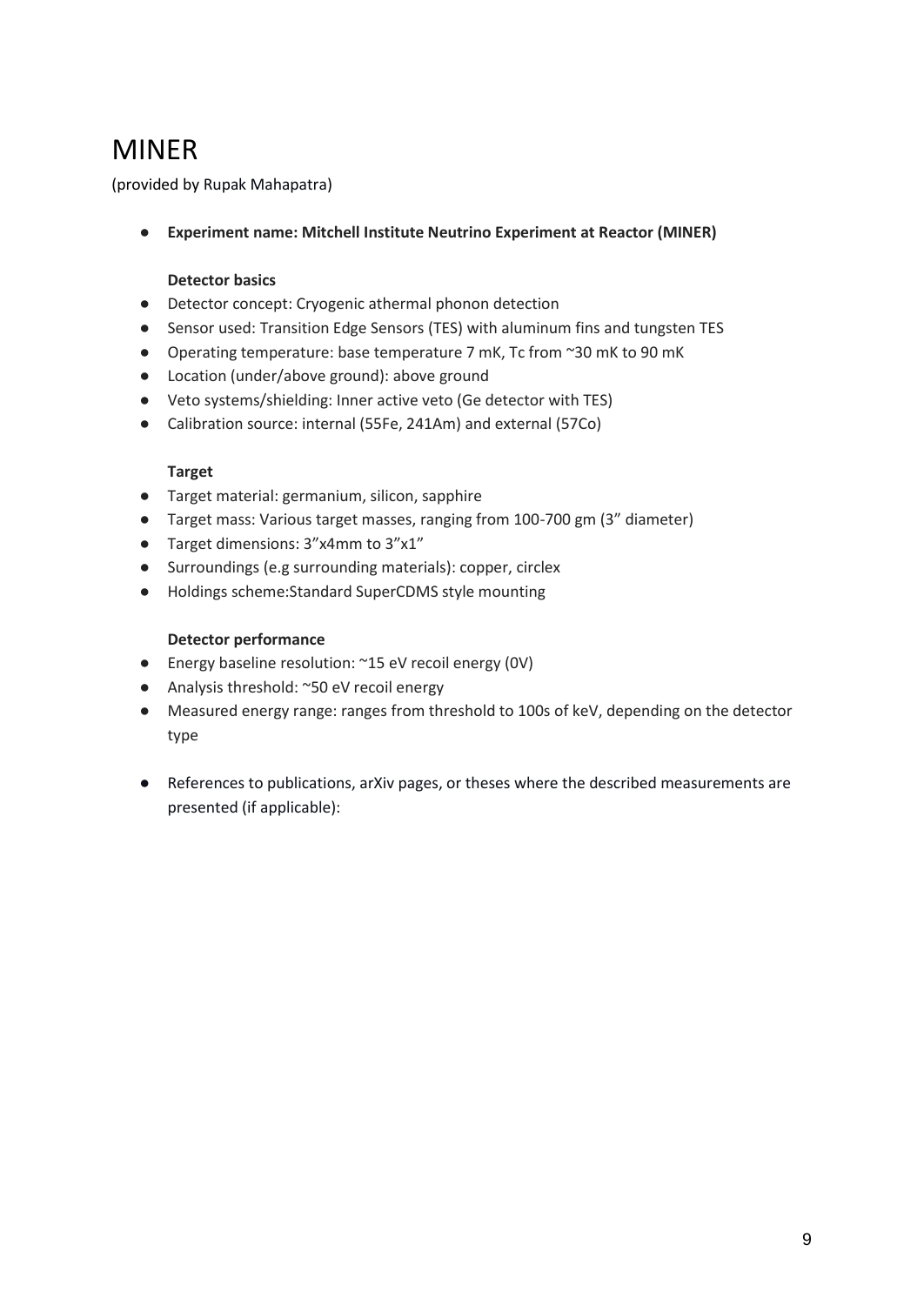## <span id="page-9-0"></span>NEWS-G

(provided by Francisco Vazquez de Sola)

● **Experiment name: New Experiments With Spheres - Gas detectors**

### **Detector basics**

- Detector concept: gaseous ionization detector
- Sensor used: Silicon High-Voltage anode / DLC Achinos
- Operating temperature: room temperature
- Location (under/above ground): underground (LSM) [future: SNOLAB]
- Veto systems/shielding: 23 cm VLA Lead plus 3 cm of archeological lead, 40 cm PE. No veto
- Calibration source: Laser (down to single photoelectron), Ar37 (e- & gamma at 2.8keV and 270 eV), AmBe (up to 10 keVnr).

### **Target**

- Target material: CH4 [future: Ne + 7% CH4]
- Target mass: 115g
- Target dimensions: 140cm-diameter sphere
- Surroundings (e.g surrounding materials): C10100 copper
- Holdings scheme: N/A, but central anode contains silicon and DLC

- Energy baseline resolution:
- Analysis threshold:
- Measured energy range:
- References to publications, arXiv pages, or theses where the described measurements are presented (if applicable):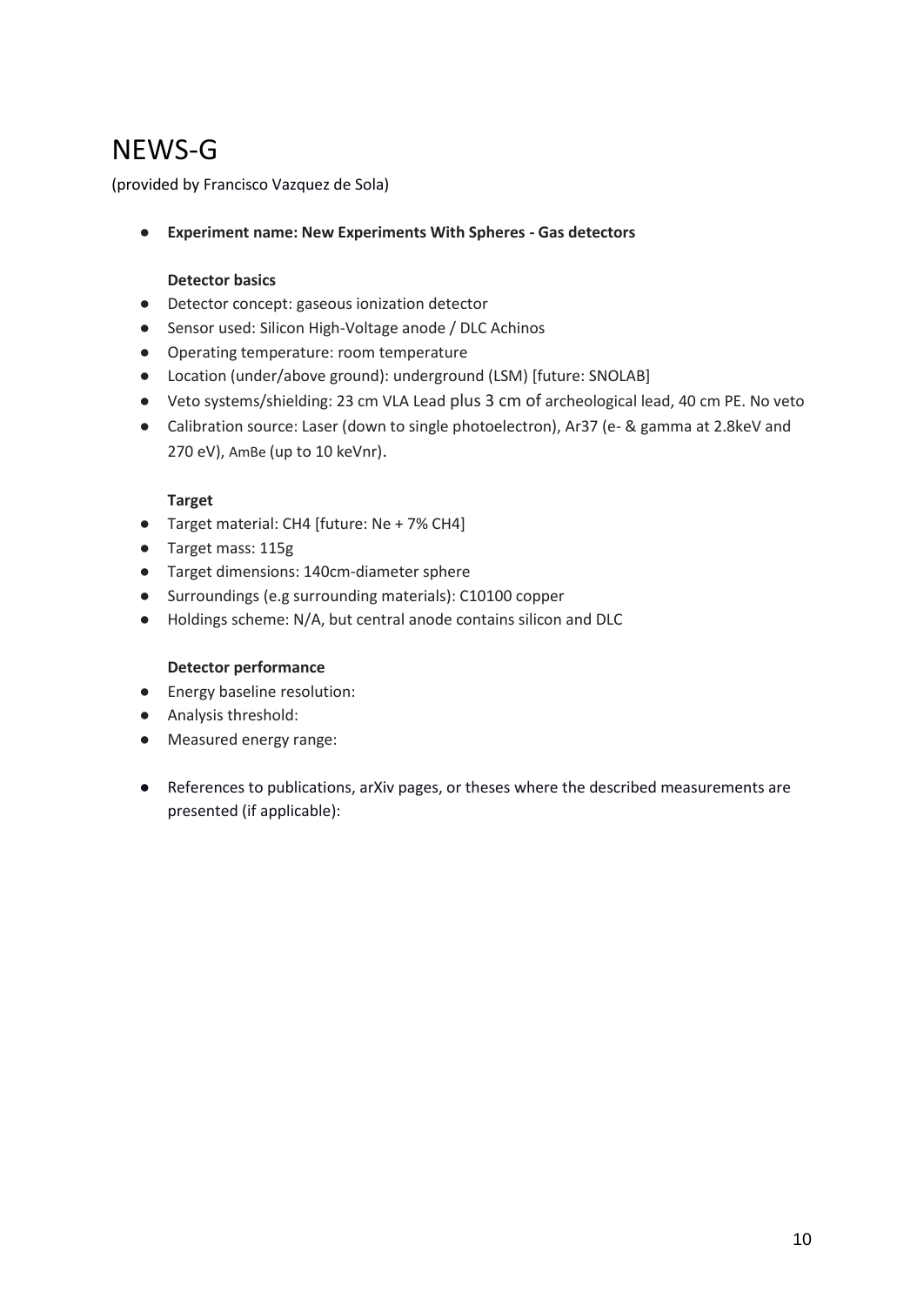## <span id="page-10-0"></span>**NUCLEUS**

(provided by Johannes Rothe)

● **Experiment name:** NUCLEUS prototype 2017

### **Detector basics**

- Detector concept: Al<sub>2</sub>O<sub>3</sub> cryogenic calorimeter
- Sensor used: tungsten transition edge sensor + Al phonon collectors + Squid readout
- Operating temperature: 15-20mK
- Location (under/above ground): above ground (MPP Munich)
- Veto systems/shielding: none
- Calibration source: <sup>55</sup>Fe (x-rays 5.9/6.5 keV)

### **Target**

- $\bullet$  Target material: Al<sub>2</sub>O<sub>3</sub>
- Target mass: 0.49g
- $\bullet$  Target dimensions: (5mm)<sup>3</sup>
- Surroundings (e.g surrounding materials): copper cryostat vessels
- $\bullet$  Holding scheme: bronze clamp,  $Al_2O_3$  spheres, copper plate

### **Detector performance**

- Energy baseline resolution: 3.7 eV
- Analysis threshold: 19.7 eV
- Measured energy range:  $19.7 \text{ eV} 12 \text{ keV}$

**References** to publications, arXiv pages, or theses where the described measurements are presented (if applicable):

- Detector concept: Physical Review D, 96(2):022009, 2017.<https://arxiv.org/abs/1704.04317>
- DM search: EPJ C, 77(9):637, 2017. [https://arxiv.org/abs/1707.0674](https://arxiv.org/abs/1707.06749)
- Prototype measurements: J Low Temp Phys **199,** 433–440 (2020). <https://link.springer.com/content/pdf/10.1007/s10909-019-02283-7.pdf>
- PhD Thesis, J. Rothe[. http://mediatum.ub.tum.de/?id=1576351](http://mediatum.ub.tum.de/?id=1576351)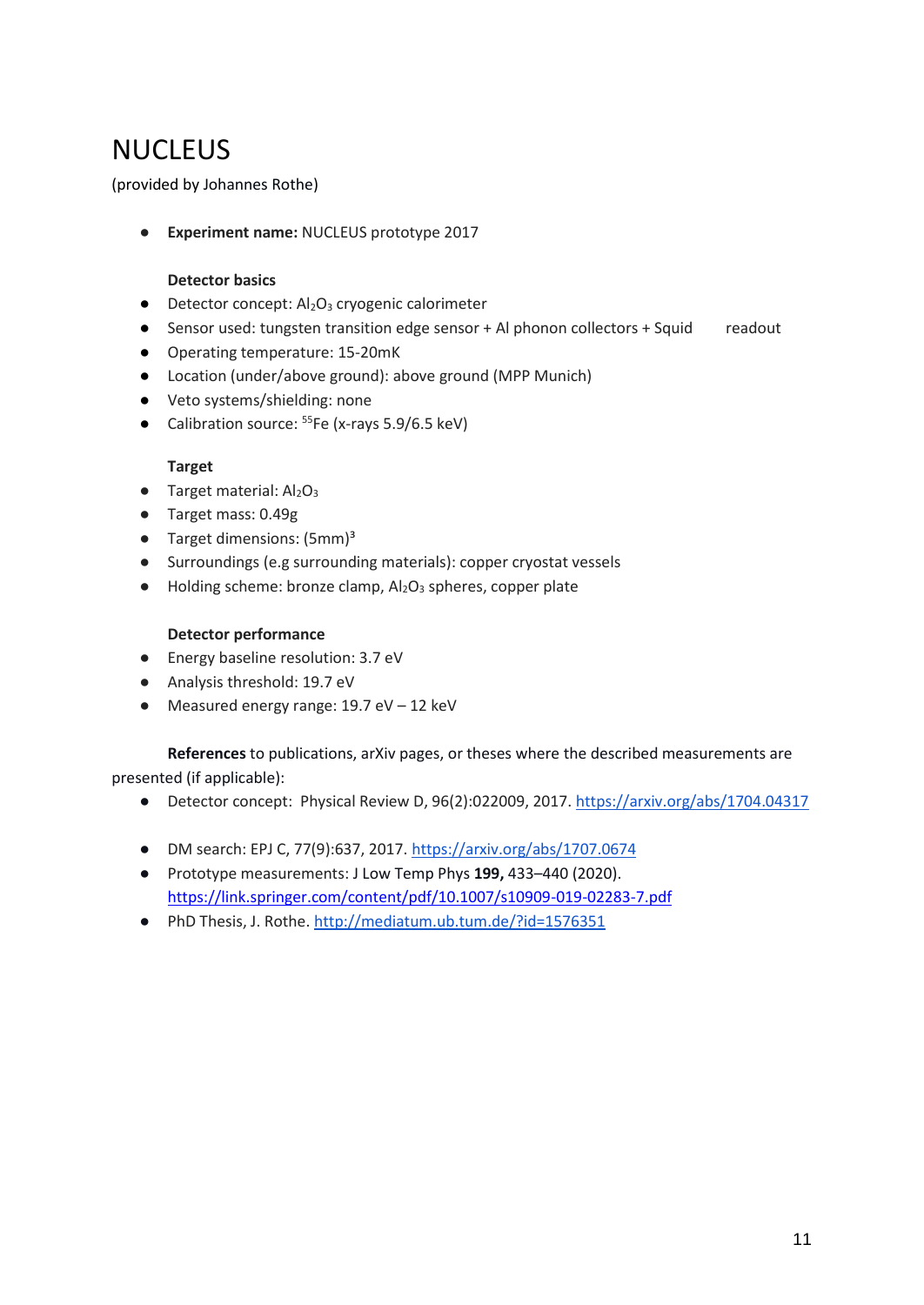## <span id="page-11-0"></span>**SENSEI**

(provided by Sho Uemura)

### ● **Experiment name: SENSEI**

#### **Detector basics**

- Detector concept: Silicon with single-electron charge resolution
- Sensor used: Skipper-CCD
- Operating temperature: 135 K
- Location (under/above ground): Shallow underground (MINOS cavern at Fermilab, ~104 m, ~225 m water-equivalent)
- Veto systems/shielding: No veto, thin non-hermetic lead shield
- Calibration source: None (self-calibrating charge measurement)

### **Target**

- Target material: Silicon
- Target mass: 1.926 active mass, but not all quadrants functional
- Target dimensions: 9.216 x 1.329 x 0.0675 cm^3 active volume
- Surroundings (e.g surrounding materials): Inactive silicon (pitch adapter and spacers), clear epoxy (Epotek 301-2), vacuum, copper
- Holdings scheme: Detector is epoxied to a silicon "pitch adapter" which is held in place against the copper tray with a copper leaf-spring

- Energy baseline resolution: charge resolution of ~0.14 elementary charges
- Analysis threshold: independent analyses for 1e, 2e, 3e, and 4e events
- Measured energy range: determined by ionization energies in Si
- References to publications, arXiv pages, or theses where the described measurements are presented (if applicable):
	- Measurements (Phys. Rev. Lett. 125, 171802 (2020)): <https://arxiv.org/abs/2004.11378>
	- Estimates of radiation-induced backgrounds:<https://arxiv.org/abs/2011.13939>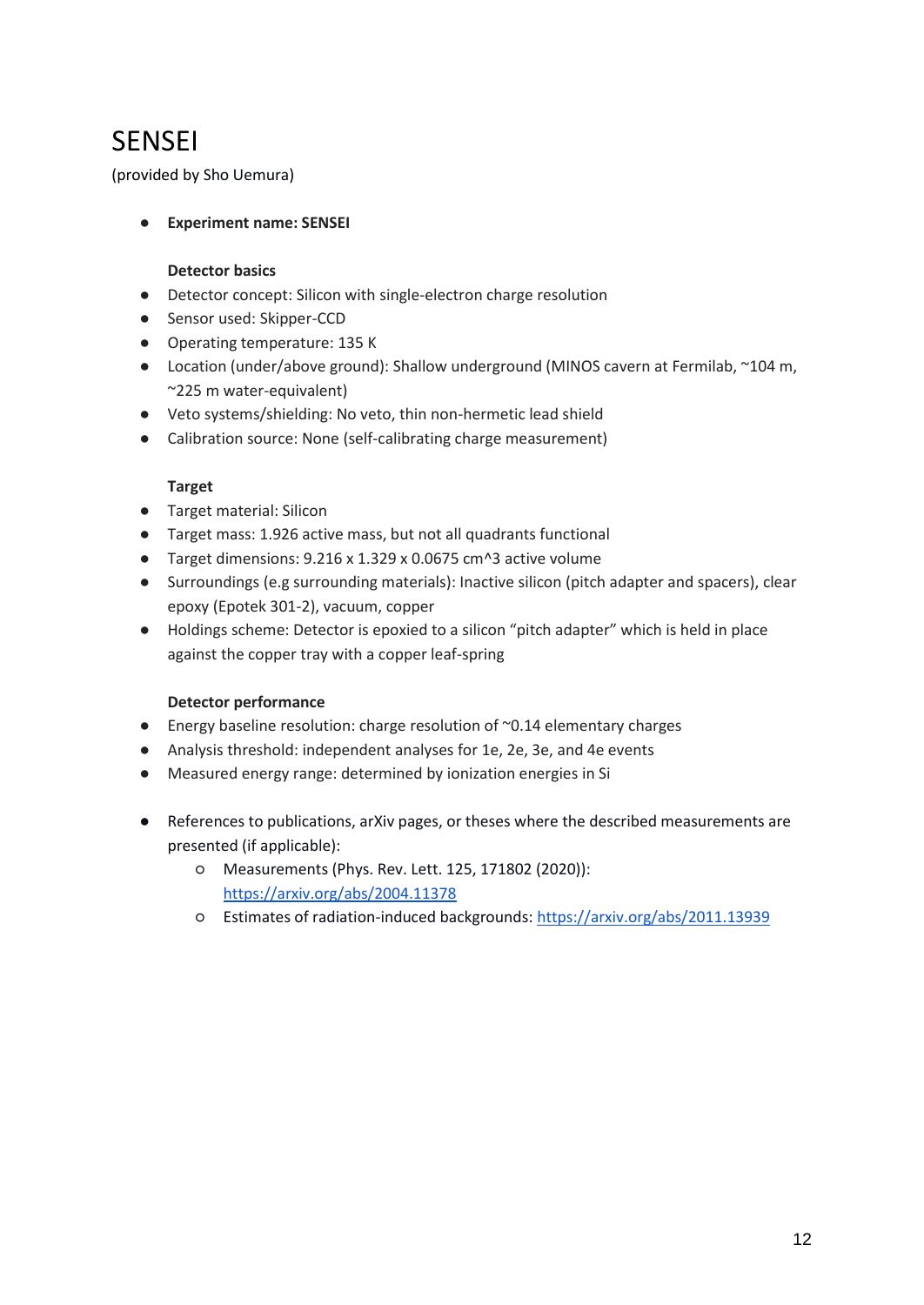## <span id="page-12-0"></span>SuperCDMS

<span id="page-12-1"></span>(provided by Samuel Watkins and Alexander Zaytsev)

## PD2/CPD

● **Experiment name: SuperCDMS-CPD**

### **Detector basics**

- Detector concept: Athermal phonon detector
- Sensor used: Single channel of 1031 QETs
- Operating temperature:  $T_c = 41.5$  mK, Bath Temperature = 8 mK
- Location (under/above ground): Above ground
- Veto systems/shielding: Minimal shielding, 5 cm thick copper box
- Calibration source: Collimated Fe-55 source + 38 um thick Al foil for Al fluorescence facing noninstrumented side of CPD

### **Target**

- Target material: Silicon
- Target mass: 10.6 g
- Target dimensions: 45.6  $\text{cm}^2$  surface area by 1 mm thick
- Surroundings (e.g surrounding materials): Copper housing, calibration source
- Holdings scheme: six cirlex clamps in a copper housing

- Energy baseline resolution: 3.86 eV
- Analysis threshold: 16.2 eV (FPGA Trigger Threshold)
- Measured energy range: up to 240 eV in DM ROI
- References to publications, arXiv pages, or theses where the described measurements are presented (if applicable):
- Characterization:<https://arxiv.org/abs/2009.14302>
- DM Search:<https://arxiv.org/abs/2007.14289>